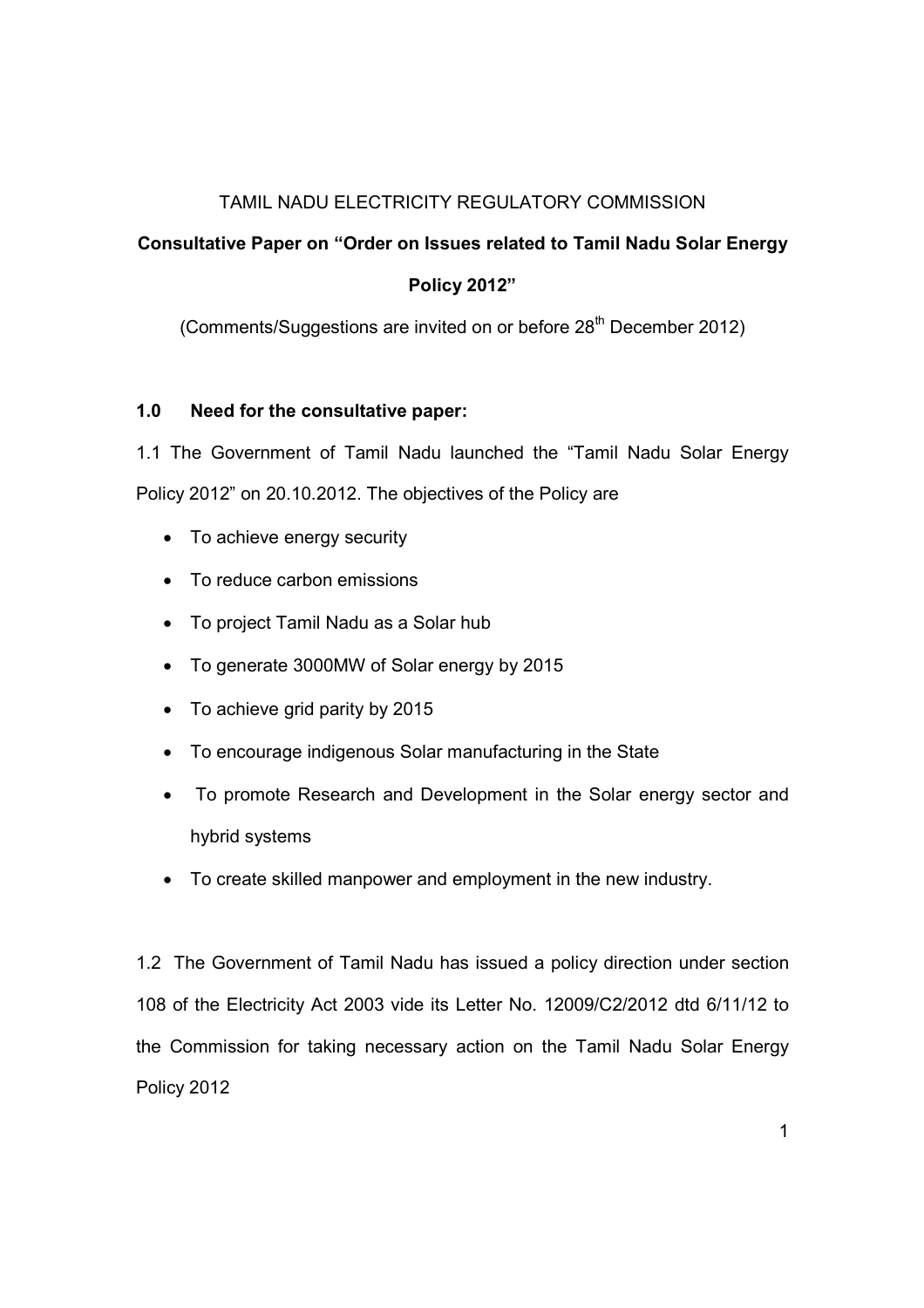## 1.2.1 Section 108 of the Electricity Act 2003 reads as follows:

#### "Directions by State Government

- (1) In the discharge of its functions, the State Commission shall be guided by such directions in matters of policy involving public interest as the State Government may give to it in writing.
- (2) If any question arises as to whether any such direction relates to a matter of policy involving public interest, the decision of the State Government thereon shall be final."

1.3 In pursuant to the above, the Commission issues this consultative paper as a prelude to its Order on related issues on the "Tamil Nadu Solar Energy Policy 2012"

### 2.0 Definitions

(1) In this consultative paper, unless the context otherwise requires,-

- (a) "Policy" means the Tamil Nadu Solar Energy Policy 2012 issued by the GoTN in G.O. Ms No.121 dated 19.10.2012
- (b) "RPO regulation" means the Tamil Nadu Electricity Regulatory Commission (Renewable Energy Purchase Obligation) Regulations, 2010.
- (c) "Commission" means the Tamil Nadu Electricity Regulatory Commission
- (d) "Obligated Consumer" means the category of consumers who are required to fulfill the Solar Purchase Obligation as mandated in the Tamil Nadu Solar Energy Policy 2012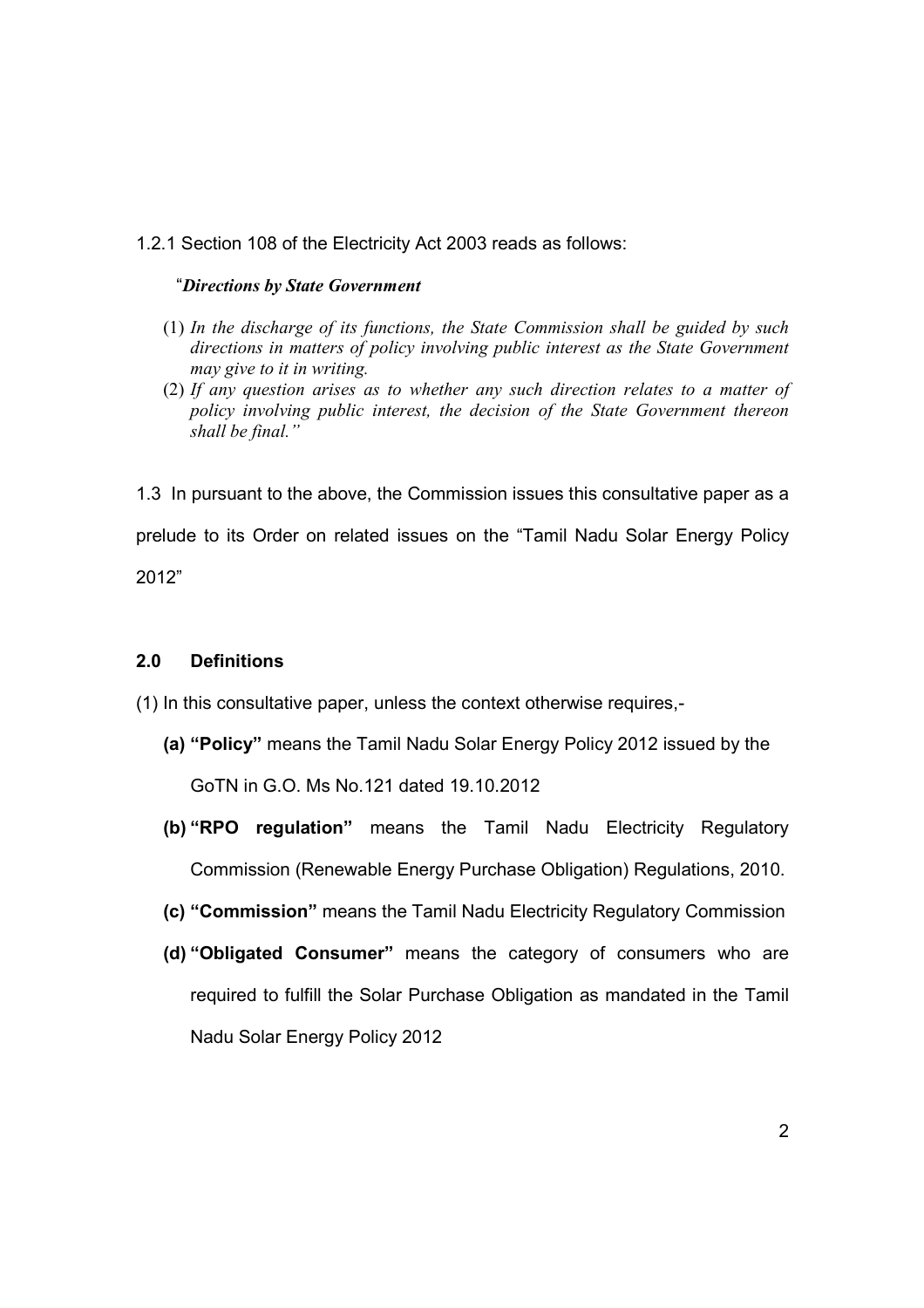### 3.0 Solar energy

3.1. Among the various renewable sources, solar energy potential is considered to be the highest in the country. Solar energy offers clean, climate-friendly abundant and inexhaustible energy resource to mankind. The costs of solar energy have been falling rapidly and are entering new areas of competitiveness. 3.2. Tamil Nadu has reasonably high Solar insolation  $(5.5 - 6 \text{ kW/sq.m})$  with around 300 clear sunny days. Southern Tamil Nadu is considered to be one of the most suitable regions for development of solar power in the State.

#### 4.0 Technology and Standards

4.1 The technology as envisaged and standards as prescribed in the solar energy policy 2012 shall be adopted.

# 5.0 Commission's proposed Order on the following related issues of the Tamil Nadu Solar Energy Policy 2012:

#### 5.1 Solar Purchase Obligation (SPO)

5.2 As prescribed in the Solar Policy, 6% SPO starting with 3% SPO till December 2013 and 6% from January 2014 is applicable for the following category of consumers:

## (a) HT Consumers (HT Tariff I to V)

This category will cover all HT consumers including: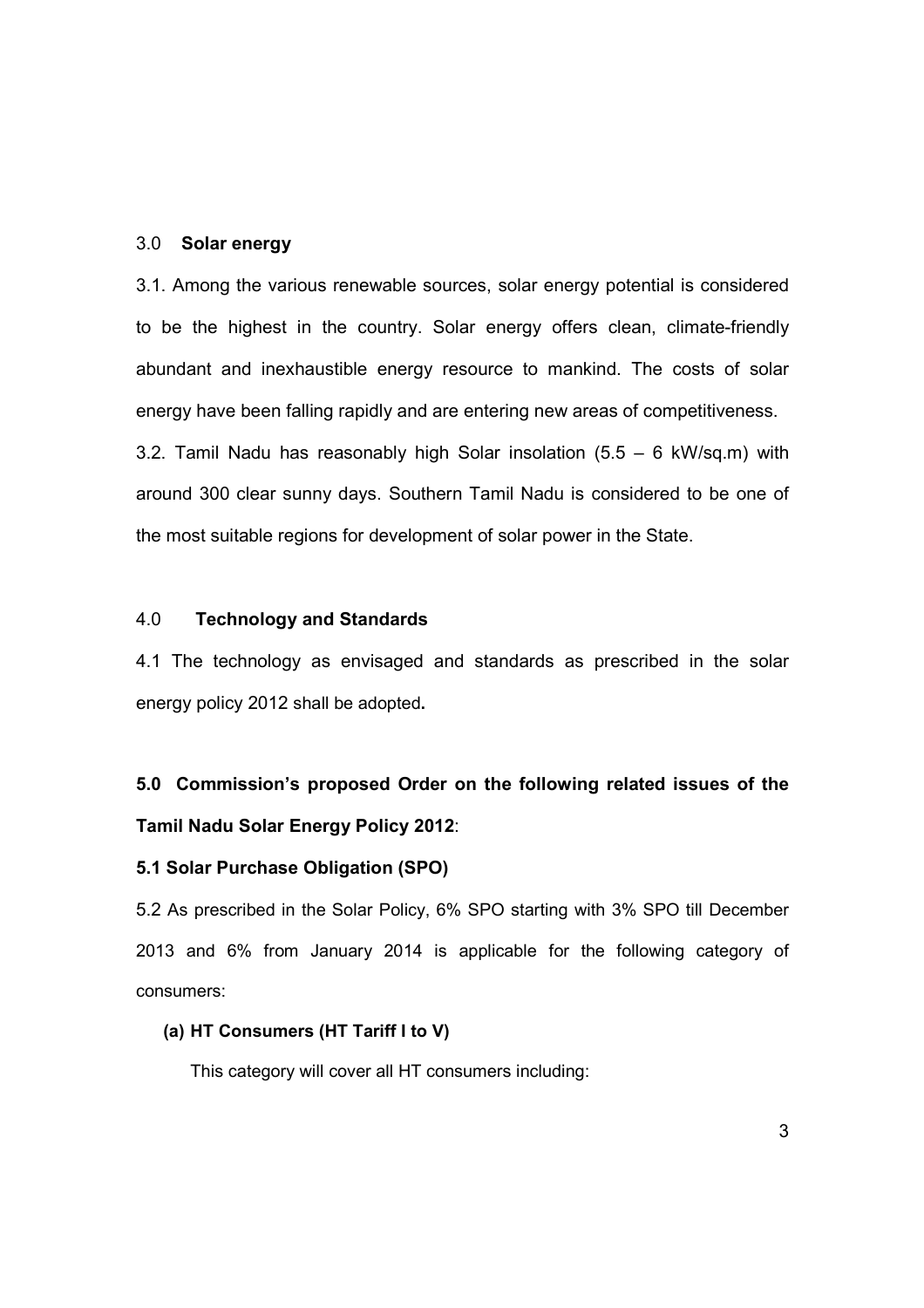- (i) Special Economic Zones (SEZs)
- (ii) Industries guaranteed with 24/7 power supply
- (iii) IT parks, Telecom towers
- (iv) All Colleges & Residential Schools
- (v) Building with a built up area of 20,000 sq.m or more

## (b) LT Commercial (LT Tariff V)

- 5.2.1 The following categories of consumers will be exempted from SPO:
	- (a) Domestic consumers
	- (b) Huts
	- (c) Cottage and tiny industries
	- (d) Powerlooms
	- (e) LT Industrial consumers
	- (f) Agricultural consumers

5.2.2 In respect of such Solar Obligated consumers they may generate captive Solar Power in Tamil Nadu equivalent to or more than their SPO or buy equivalent to or more than their SPO from other third party developers of Solar Power projects in Tamil Nadu or purchase the same from TANGEDCO at Solar Tariff or meet the obligation through purchase of RECs as prescribed in the Tamil Nadu Solar Energy policy 2012. If the obligated consumer happens to be an open access consumer, the Solar Purchase Obligation fixed in the Tamil Nadu Solar Energy Policy 2012 may be considered as inclusive of Solar Purchase Obligation fixed in the RPO regulation.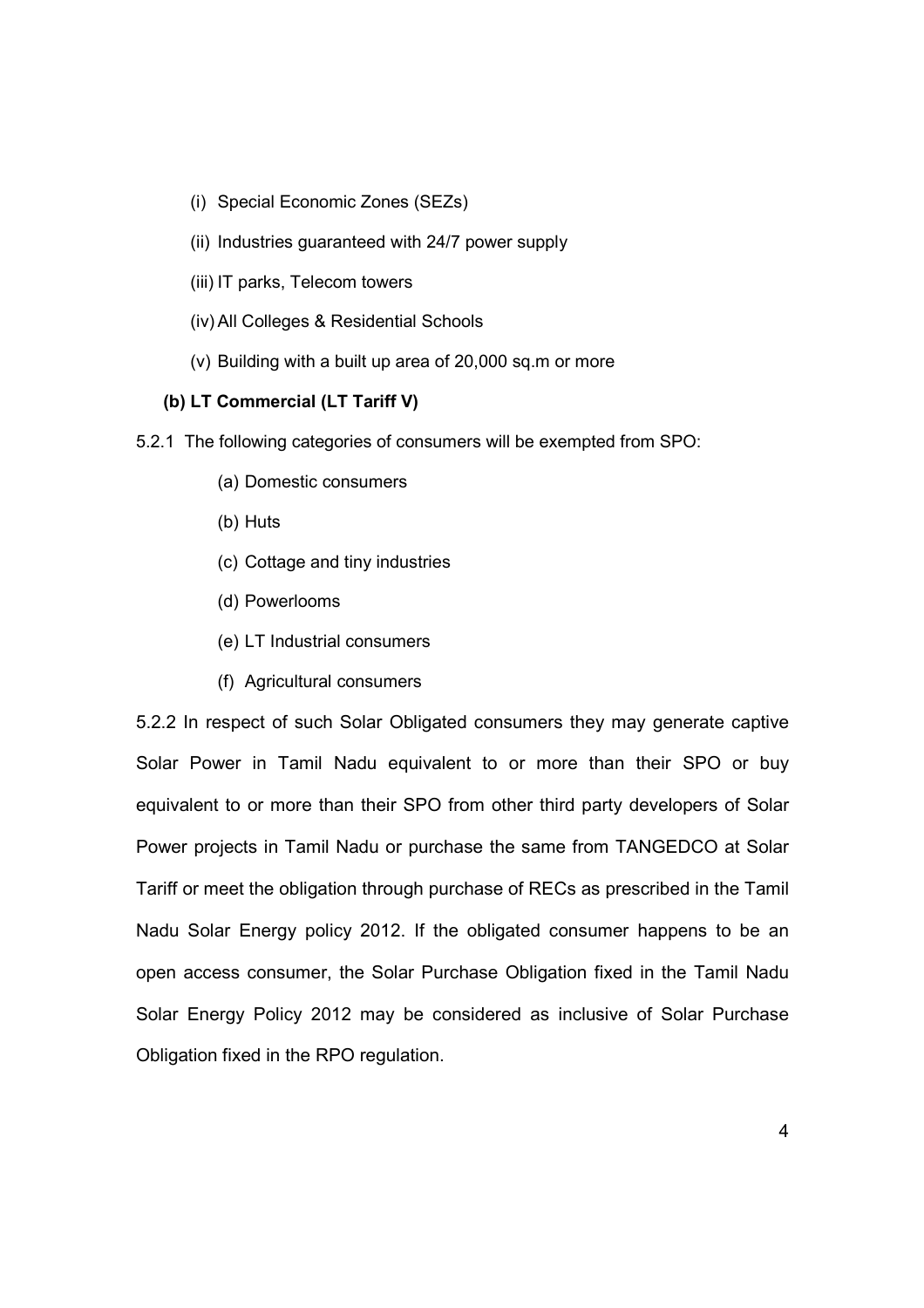5.2.3 The distribution licensee can reduce his purchase of solar energy to fulfill his solar RPO as fixed by the Commission in the RPO Regulations 2010, to the extent of consumption by the obligated consumers as prescribed in the Policy. 5.2.4 For purchases made by the obligated consumers from the TANGEDCO in order to meet their Solar Purchase Obligation, the TANGEDCO shall make purchases of solar power as prescribed in the Tamil Nadu Solar Energy Policy 2012 and obtain the approval of the Commission for such rates..

#### 5.3 Net metering

5.3.1 For Domestic Rooftop Solar generators the consumer meters shall be replaced with suitable meters for net metering. The meter/meters for net metering shall be installed by the distribution licensee at the cost of the consumer/generator. The TANGEDCO shall evolve a detailed procedure for implementation of net metering for domestic roof top Solar generators and get the same approved from the Commission. The procedure shall contain makes and standards for the meters, location of meter, reading of meter, maintenance of database, period of power credit, lapsing of balance energy etc.,

5.3.2 For net metering the general practice is that the tariff has to be the same for export as well as import of energy as the billing is done on net energy basis. The tariff is inclusive of Government subsidy. Stakeholders comments are invited on the tariff to be adopted for net metering.

5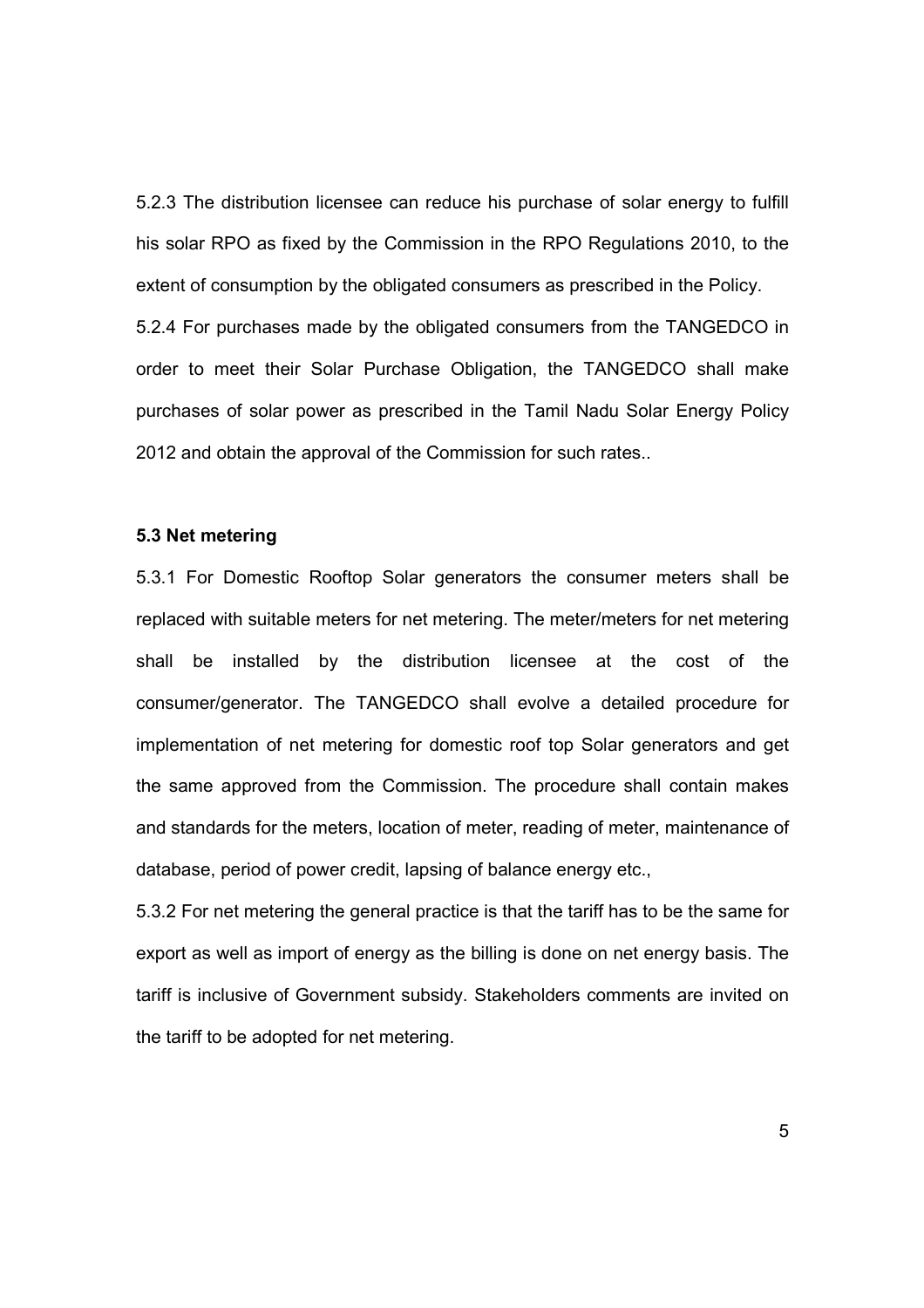#### 5.4 LT Connectivity

5.4.1 The TANGEDCO shall evolve a detailed procedure for LT connectivity and get the same approved from the Commission. The procedure shall include make and standards for inverters, harmonics standards, synchronization to the grid, safety/protection norms etc.,

# 5.5 Renewable Energy Certificate to be issued to solar generators under the Policy

5.5.1 The TANGEDCO shall evolve a procedure for accreditation, issuance and trading of REC for the Solar generators established in Tamil Nadu and get it approved by the Commission.

6.0 The following issues related to the above policy will be dealt with by the Commission in its "Comprehensive Order on issues related to Solar Power" for which a consultative paper will also be issued shortly, by the Commission.

- (a) Banking mechanism
- (b) Transmission and Wheeling charges
- (c) Cross subsidy surcharge
- (d) CDM benefits
- (e) Reactive power charges
- (f) Grid availability charges